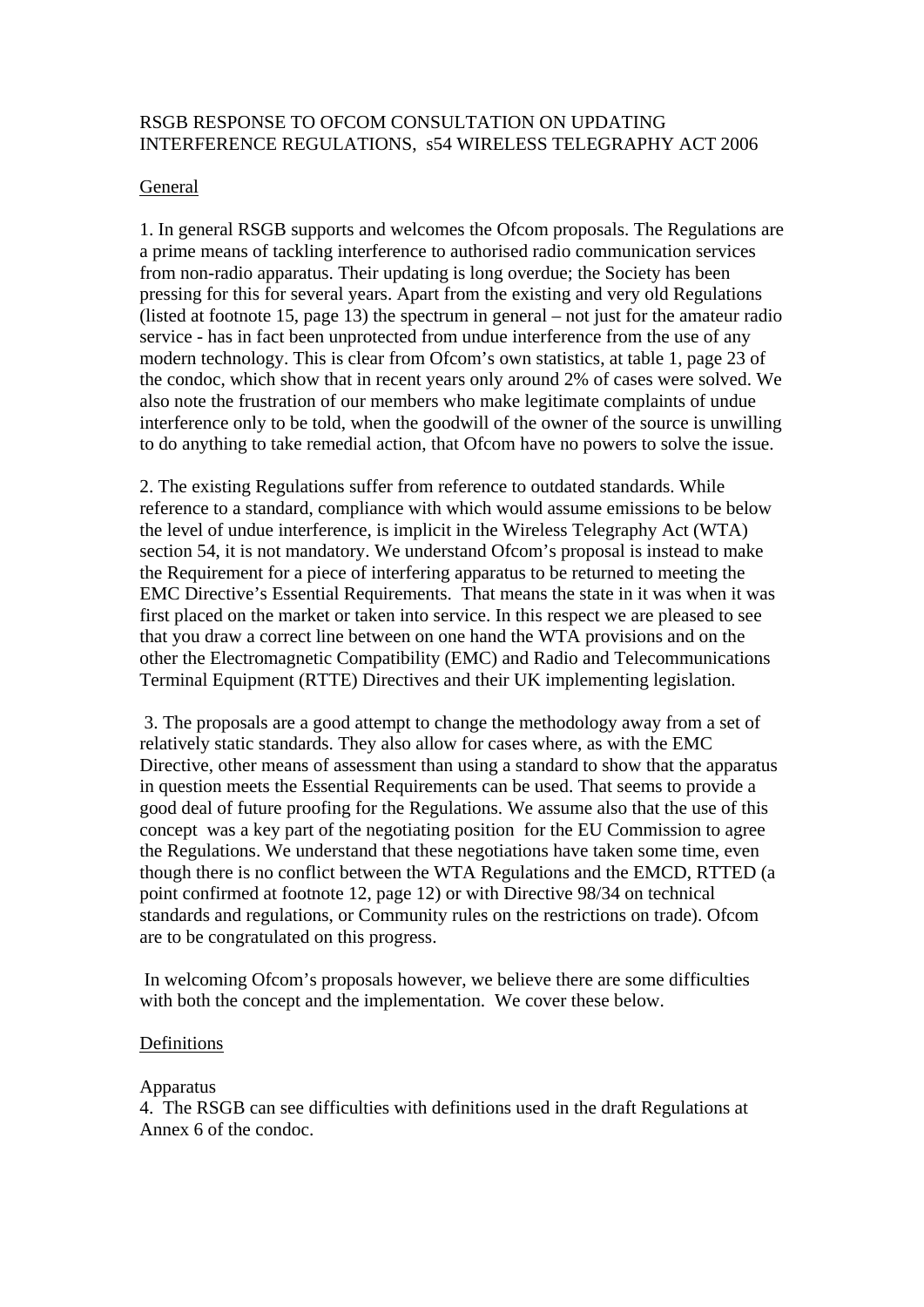5. First, the definition of apparatus in Regulation 3. This is taken from the UK EMC Regulations (SI2006/3418):

"*apparatus" means any finished appliance or combination of appliances, liable to generate electromagnetic disturbance, or the performance of which is liable to be affected by such disturbance and which generates, or is designed to generate, or is liable to generate fortuitously, electromagnetic energy at frequencies not exceeding 3,000 gigahertz and includes—* 

- *(a) components or sub-assemblies intended for incorporation into an apparatus by an enduser, which are liable to generate electromagnetic disturbance, or the performance of which is liable to be affected by such disturbance;*
- *(b) mobile installations defined as a combination of apparatus and, where applicable, other devices, intended to be moved and operated in a range of locations*; "

6. This is narrower than a simple meaning of "apparatus", which is all that is mentioned without further definition in the WTA.We assume it has been done to restrict the apparatus covered to that which can be tested to the Essential Requirements. This gives a problem in cases like interference from Power Line Adapter (PLA) systems and high speed broadband VDSL systems, where emissions can be radiated by out of balance and unsuitable cables, or in solar power generation systems (called Solar Photovoltaic or Solar PVs) where insufficient attention is paid to stop emissions from interconnecting cables. Other real examples include radiation from overhead power lines or electric fences where deterioration or poor maintenance of insulators has caused widespread interference. The various appliances and combinations of appliances used in these systems may well meet the Essential Requirements but high levels of interference may still be experienced. Such cables and otherwise passive components are outside the scope of the EMC regime and cannot be tested to the Essential Requirements.

7. It appears to the RSGB therefore that however well intentioned, the draft new Regulations would not control interference from some of the things that presently concern amateurs most. In short there is a substantial hole in the coverage of the proposals

8. We wondered whether the simple addition of words such as "appliances.... in their environment" would help, but if the environment of cabling cannot be tested this does not solve the problem. Furthermore, the requirement in the EMC Regulations (15(h)) for apparatus to carry information to ensure that when installed it meets the Essential Requirements does not help as it is not the apparatus concerned that is at question. Rather it seems that a substantial change to the definitions is required.

9. One way to achieve the coverage required is to split the definition of apparatus into two. A first section would retain reference to the EMC Regulations' "*appliances*". A second section would cover any other thing that was connected to appliances that could cause or propagate emissions. Such an expansion of the definition to cover all "apparatus" would also require a widening of the Requirement in draft Regulation 4 so as to cover that apparatus that needed corrective action but was not subject to the Essential Requirements. An example of how this might be achieved, which is not legally proofed text, is at the Annex.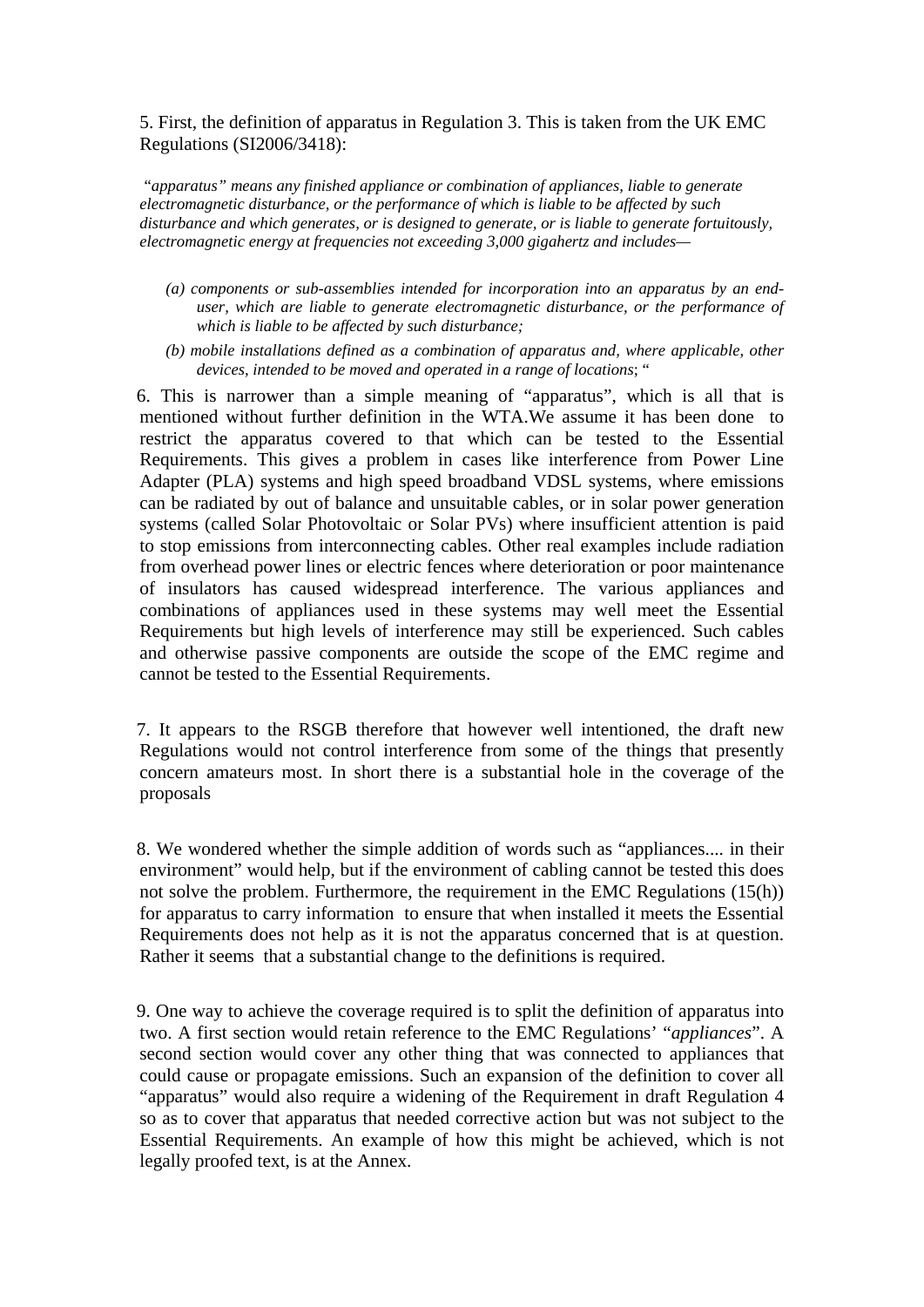# Fixed Installations

10. Second, page 7 of the condoc. has a footnote 4 concerning Fixed Installations. It suggests that Fixed Installations, are exempt from the draft new Regulations. Such installations as are defined in the EMC Directive and UK Regulations are not required to be CE marked. The exemption from the proposed Regulations is said to be because the person responsible for the Fixed Installation is under an obligation to demonstrate its compliance with the Essential Requirements by holding the appropriate documentation for inspection. While you may consider the implication is of an ongoing compliance, we can see nothing that suggests that, only that the documentation that was compiled at the time of first taking into service needs to be retained. Any other interpretation would surely mean going beyond the EMC Directive's boundary of first placing on the market or taking into service. Thus it is not obvious why there should be an exemption.

11. Moreover, the supposed exemption is simply an explanation of proposed policy. As the draft Regulations stand they neither specifically include nor exclude Fixed Installations since that concept is not recognized or defined in the WTA or the draft Regulations, nor is there any specific exemption. The draft Regulations simply cover "*appliances or combination of appliances*". It seems to us both legally and pragmatically correct to allow the definition as drafted to cover all types of appliances and combinations of appliances (and, as we propose, "other things") whether they are mobile, temporary or permanently fixed.

# Criterion For Action

12. The WTA stipulates that where complaints are from non-safety of life services, such as ourselves, Ofcom may not take action to stop use of offending apparatus in 28 days and also unless

#### *the case is one where OFCOM consider that all reasonable steps to minimise interference have been taken in relation to the wireless telegraphy station or wireless telegraphy apparatus receiving the telegraphy interfered with. (WTA 2006 s55(3)(c)*

It is not clear what "reasonable steps" Ofcom considers an amateur could take. Might you suggest for example switching to an unaffected band (where there may be unsuitable propagation), or changing a beam heading away from an offending source (which may mean losing a favoured direction for communication). We would not consider such steps reasonable. While each case may need considering on its merits, we believe that the basic steps amateurs should take could be set out, using perhaps a reference to our own Good Housekeeping guidance.

13. We should also make clear here that in general we do not accept the line given by Ofcom staff in some cases that they cannot protect small signal services. The amateur service is as entitled to protection from undue interference from non-radio sources as any other.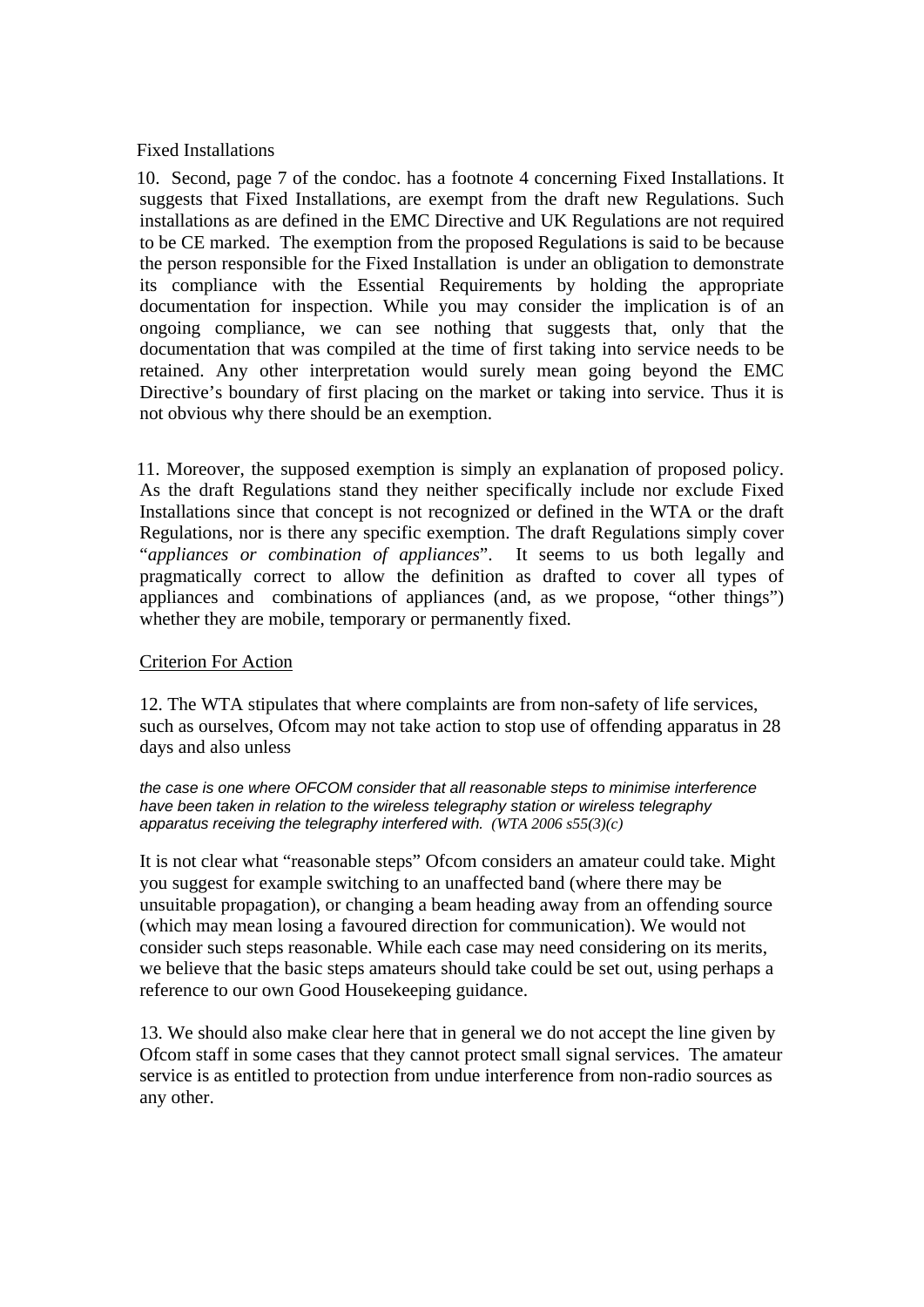### Limitation On Action

14. Draft Regulation 4(b) inhibits Ofcom from taken action while the offending apparatus can be withdrawn from the market in accordance with the EMCD Directive or the UK EMC implementing Regulations. The UK EMC Regulations permit action to be taken through the courts up to three years after an offence for placing on the market of non-compliant apparatus – this could lead to withdrawal from the market. Thus it would seem that an individual piece of apparatus that caused interference could not be stopped from being used under the interference Regulations within three years as action to withdraw it from the market could still be taken. This seems to go against the policy intention of being able to take action once apparatus is in use. Ofcom might consider replacing 4(b) with wording in the sense that apparatus must be in actual use in service as opposed to being first placed on the market or taken into service. This would also apply to the "other" apparatus we have described.

### Measurements

15. To meet the Essential Requirements of the EMC Directive much apparatus is tested to a Harmonised Standard. These are written for test laboratory use. It could be necessary to take measurements of interfering apparatus *in situ* (it may be too big to move easily) to prove it is not in its original state, due to deterioration, poor maintenance etc, or to show it has had remedial work done to restore it to its original state. It is not clear how Ofcom can make reliable measurements in the field in such cases. In addition standards are not mandatory and manufacturers can rely instead on technical documentation to show compliance. Again it is not clear how tests contained in such documentation can be replicated.

### Resources

16. Taking new powers will inevitably raise expectations of action. We recognise that Ofcom has to manage this. We do not support frivolous complaints or those from amateurs who expect every noise that they detect to be investigated whether or not it is causing interference. However, there have been several worthy cases in recent years where Ofcom staff have said they can do nothing. This is partly because it has not had up to date powers. We have also pointed out in para 13 above the excuse of being a small signal service. Some members also believe that there is no point asking for Ofcom help as they as there is a perception that no action would be taken. We hope that in future genuine cases, whether they come with RSGB support or not, will be investigated. However we are concerned that with field staff cuts in recent years there are insufficient staff to cope with genuine complaints from ourselves and other radio users. While we recognise Ofcom have priorities, and in the case of s54 there is a clear priority for safety of life services, neither the WTA or EMCD discriminate against amateur radio.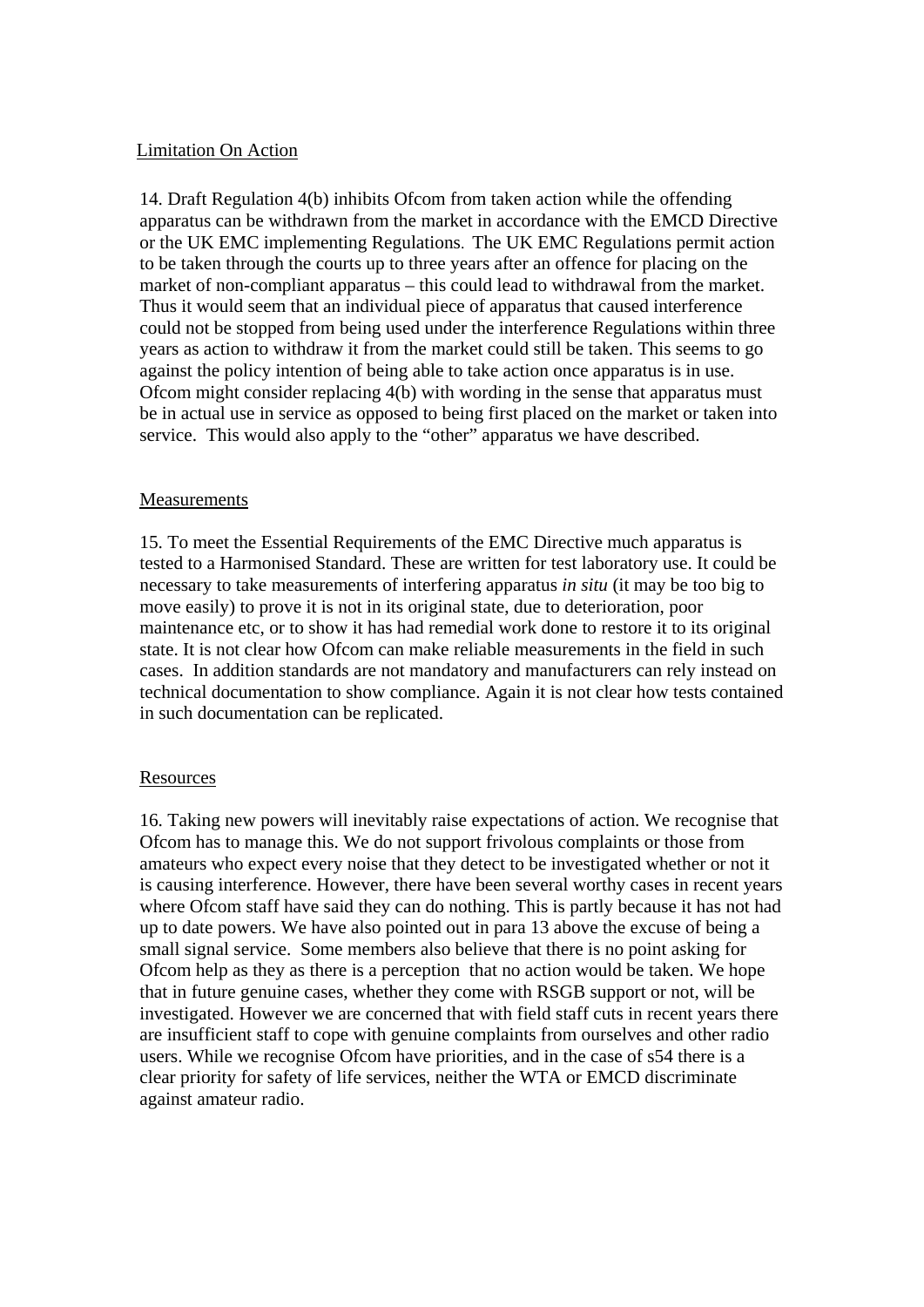# Receivers

17. The new draft Regulations will include TV receivers which are currently within the scope of the EMC Directive. Plasma screen TVs have given rise to many interference cases. However TVs and other broadcast receivers will move to be within the ambit of the new Radio Equipment Directive. We understand that some amendment will be required to keep them within scope of the proposed Regulations at the appropriate time.

18, Finally, although not directly part of the consultation there is a consequence in respect of the BBC TV licence. You have expressed some ambivalence over Ofcom's ability to enforce the non-interference provisions of the TV licence in respect of interference from TV receiving apparatus. DCMS doubt you have such powers. This despite s366 of the Communications Act 2003 being specifically drafted to give Ofcom powers in the absence of any WTA s54 Regulations. The proposed Regulations resolve this issue. To obviate a duality of powers between WTA and the BBC TV Licence we suggest Ofcom, DCMS and BBC should discuss removal of the non-interference clause from the TV licence.

# RSGB February 2015

Annex

# Proposed rewording to include apparatus not covered by the Essential Requirements

# Interpretation

3. In these Regulations "apparatus" means

a) any finished appliance or combination of appliances, liable to generate electromagnetic disturbance, or the performance of which is liable to be affected by such disturbance and which generates, or is designed to generate, or is liable to generate fortuitously, electromagnetic energy at frequencies not exceeding 3,000 gigahertz and includes—

1) components or sub-assemblies intended for incorporation into an apparatus by an end-user, which are liable to generate electromagnetic disturbance, or the performance of which is liable to be affected by such disturbance ;

2) mobile installations defined as a combination of apparatus and, where applicable, other devices, intended to be moved and operated in a range of locations;

and

 b) any other thing, including but not restricted to wires and cables, that may be attached or connected to anything in a) above and which causes, aids or propagates the said electromagnetic disturbance.